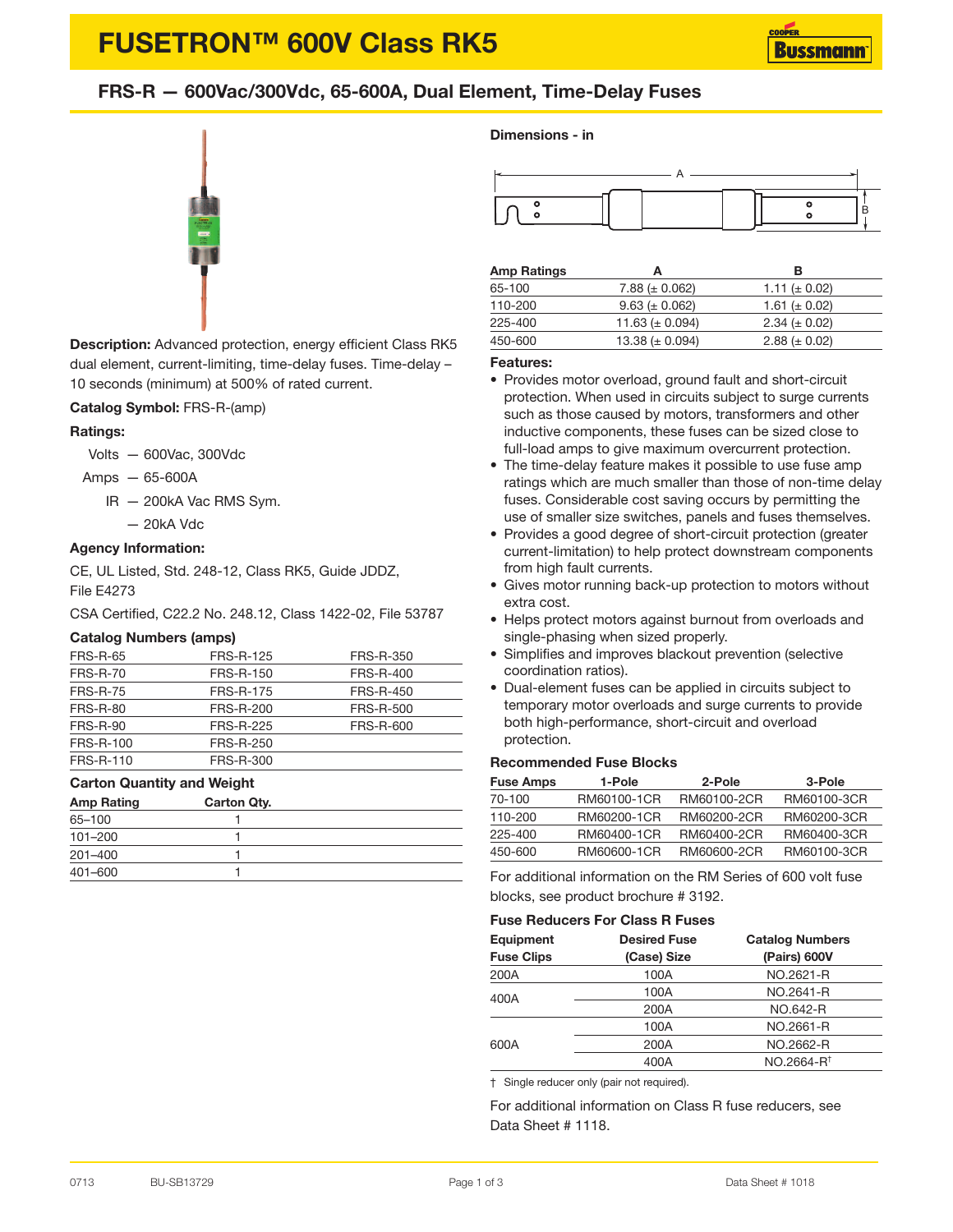# **FUSETRON™ 600V Class RK5**



### **FRS-R — 600Vac/300Vdc, 65-600A, Dual Element, Time-Delay Fuses**

**Time-Current Curves - Average Melt**